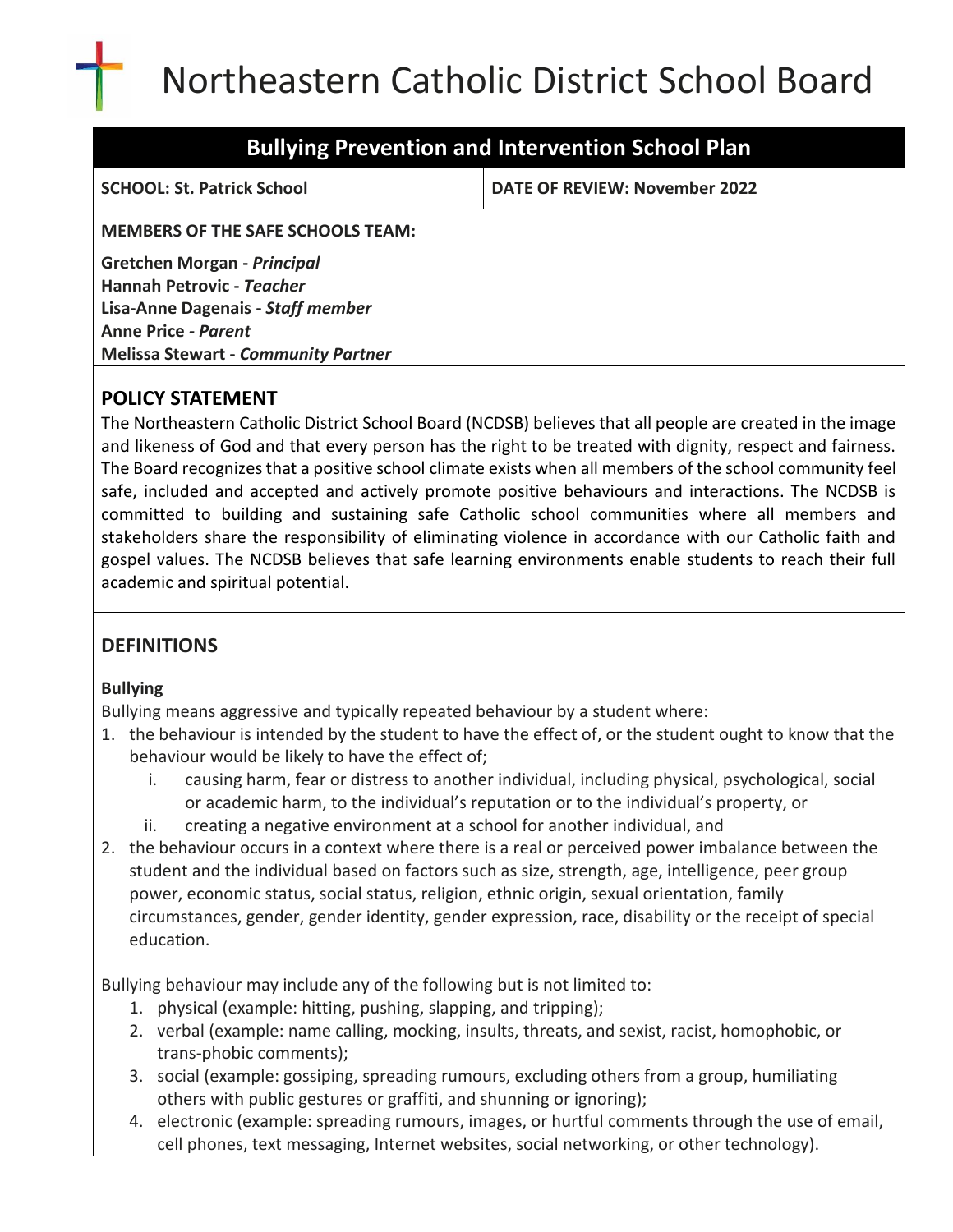#### **Cyber Bullying**

Cyber‐bullying includes bullying by electronic means, which may include:

1. creating a web page or a blog in which the creator assumes the identity of another person;

2. impersonating another person as the author of content or messages posted on the internet;

communicating material electronically to more than one individual or posting material on a website that may be accessed by one or more individuals.

## **AWARENESS STRATEGIES**

- School climate surveys are completed a minimum of every two years and results are shared publicly. Our next school climate survey is scheduled for *2022 (last completed December 7-11, 2020)*
- The Code of Conduct is reviewed and shared with a broad range of stakeholders on an annual basis. Ongoing communication of expected behaviours, including a focus on defining bullying, is accomplished through our contract at start of year, printed (and signed) code of conduct in agenda, announcements, student assemblies, parent communications, and through various council meetings and activities.
- Bullying Prevention week is celebrated actively by the Board and its schools, beginning the third Sunday in November. This year we plan to do the following: Announcements each day, School-wide student council-led activities on Monday November 15<sup>th</sup> and Friday November 19<sup>th</sup>, Read Aloud by the principal.
- All schools have Safe Schools Teams who review school-based data to identify areas of concern related to bullying, and implement strategies to reduce incidences and provide ongoing support and learning for students.

## **PREVENTATIVE STRATEGIES AND PROGRAMS**

#### **Student and Classroom Level**

- Provide opportunities for students to talk about bullying and define unacceptable behaviours.
- Involve students in establishing classroom rules to prevent bullying and to support a positive and welcoming classroom environment.
- Provide and regularly reinforce clear expectations for appropriate student behavior.
- Reward positive behaviour as a reinforcement strategy.
- Consistently enforce school-wide rules and practices to promote positive behaviour.
- Communicate regularly with parents to reinforce expectations.
- Connect with parents/guardians when inappropriate behaviour occurs.
- Develop individual intervention plans for students as needed, with the support of various school personnel.
- Embed the principles of respect, equity and inclusive education through curriculum resources and classroom practices, including links to the Ontario Catholic Graduate Expectations.
- Support social-emotional learning to build and practices healthy relationship skills through various classroom activities and events, including the active exploration and celebration of the NCDSB Virtues program.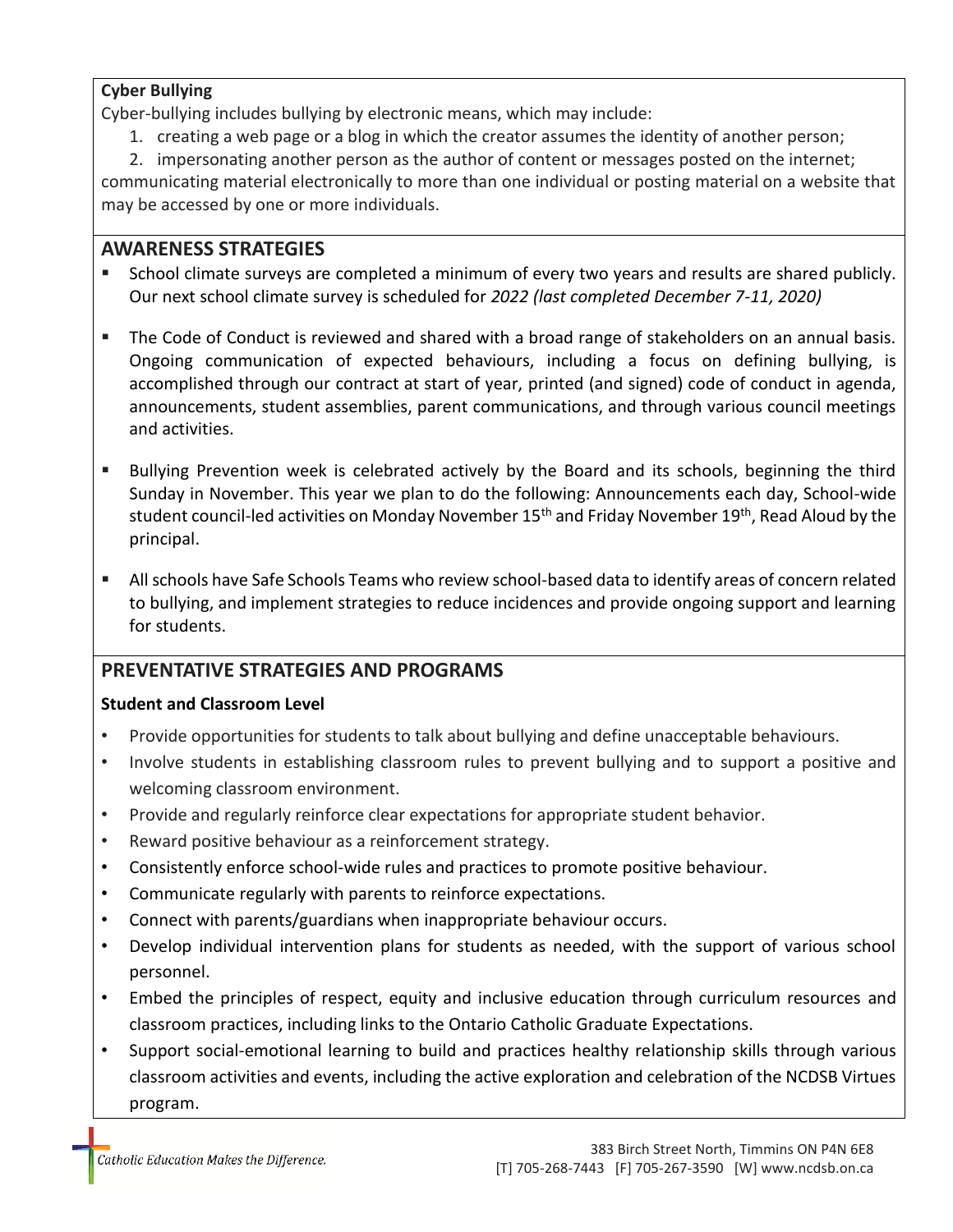• Connect with community partners to offer unique learning experiences to students in support of establishing social-emotional learning skills and healthy relationships (i.e. Roots of Empathy).

## **School and Community Level**

- Establish and regularly communicate school rules regarding behaviour, including a school Code of Conduct that is shared with students, staff, parents, and community members.
- Establish a Safe Schools Team who reviews local school data and develops bullying prevention and intervention plans.
- Provide training for staff on a variety of themes including responding and reporting to incidents, and identifying and responding to bullying behaviour.
- Conduct school climate surveys and use the data to celebrate progress and establish future goals.
- Review and refine the school's student supervision plan, ensuring known areas of concern are appropriately addressed.
- Actively explore and celebrate the NCDSB Virtues with school-based activities and events.
- Develop a variety of community partnerships to support school programs, including those that promote the development of healthy relationships and foster Catholic faith development.
- Create and promote a safe process for reporting bullying, and ensure all school community members are aware of the process.
- Support student-lead initiatives, activities, and co-curricular clubs that intend to reduce bullying, promote well-being, and demonstrate equity and inclusivity (i.e. Anti-bullying pledges, Pink Shirt Day, Student council – monthly Kingdom activities, etc.).
- School-wide Community Service Program where all students are encouraged to live their faith through service. There are a number of community service graduation awards and trackers that go home to inform families of progress during the year.

## **INTERVENTION AND SUPPORT STRATEGIES**

- Reporting incidents of bullying is the responsibility of all students and staff. Reported incidents of bullying will be investigated and addressed through the teacher and/or principal/vice-principal.
- Incidents of bullying will be followed up with the students involved and their parents/guardians, the students' teachers, and other school staff and community partners where appropriate.
- In line with school board procedures, when addressing incidents of bullying, a progressive discipline approach will be applied, which could include the following for students who engage in bullying:
	- review of expectations;
	- written work assignment with a learning component relevant to the behaviour;
	- direct skills instruction, with opportunities to practice and receive feedback;
	- peer mentoring;
	- detention;
	- peer mediation;
	- restorative justice;
	- referrals for consultation;